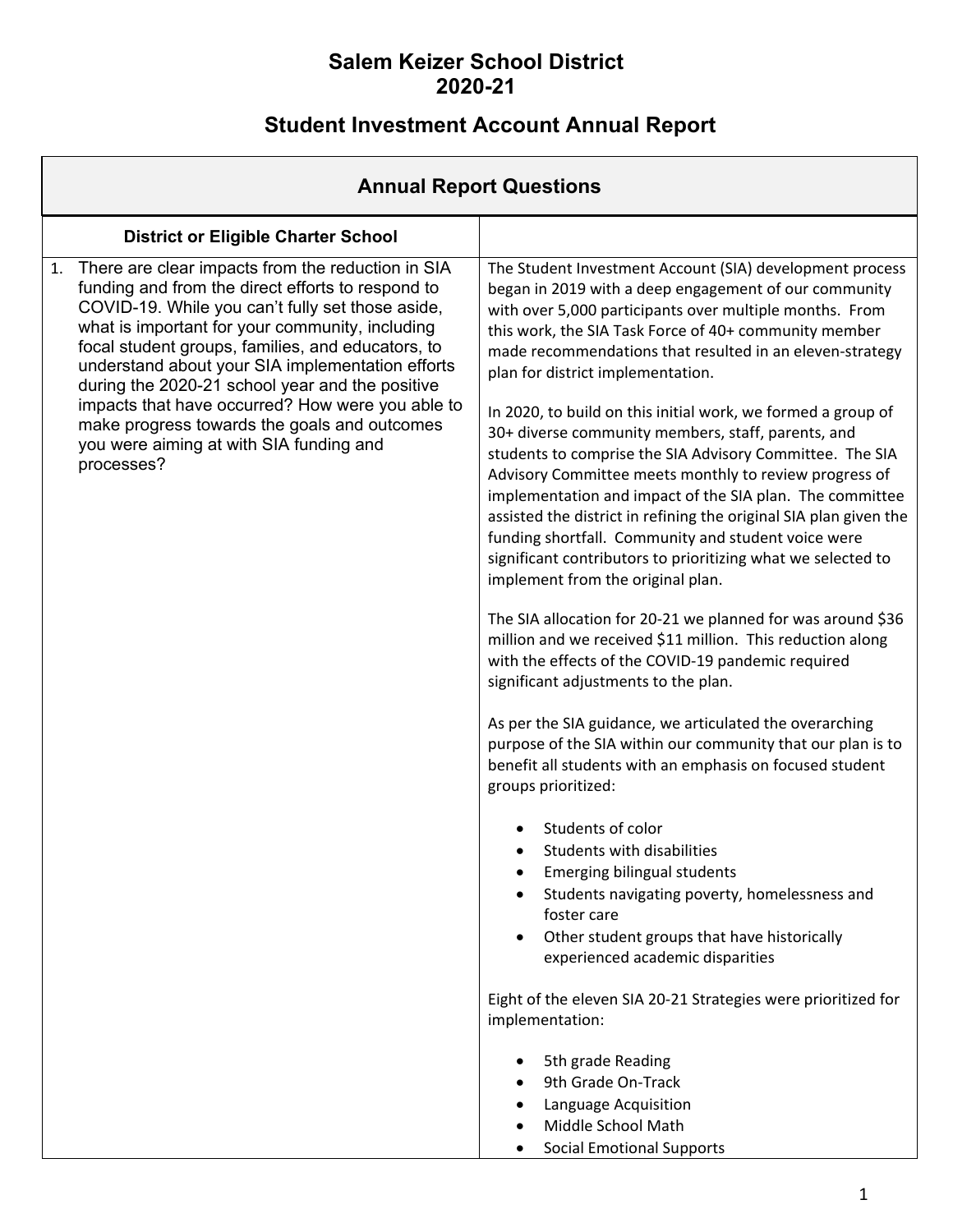| <b>District or Eligible Charter School</b>                                                                                                                                                |                                                                                                                                                                                                                                                                                                                                                                                                                                                                                                                                         |
|-------------------------------------------------------------------------------------------------------------------------------------------------------------------------------------------|-----------------------------------------------------------------------------------------------------------------------------------------------------------------------------------------------------------------------------------------------------------------------------------------------------------------------------------------------------------------------------------------------------------------------------------------------------------------------------------------------------------------------------------------|
|                                                                                                                                                                                           | <b>Community Engagement</b><br>$\bullet$<br>Equity, Diversity and Inclusion<br>Continuum of Supports                                                                                                                                                                                                                                                                                                                                                                                                                                    |
|                                                                                                                                                                                           | With the 20-21 SIA allocation, we funded the strategies and<br>activities in the plan that promoted equity work, community<br>engagement, social emotional learning, mental health and<br>behavioral supports. We began academic strategies for<br>supporting elementary literacy and language acquisition,<br>secondary math, and English language development.                                                                                                                                                                        |
|                                                                                                                                                                                           | We want the community to know that, in spite of the<br>constraints from the circumstances around the pandemic<br>and the comprehensive distance environment, we were<br>able to move forward with many of the strategies in the<br>plan so that when the hybrid model of in-person instruction<br>began in the spring of 2021, we were well-positioned to<br>expand to the degree possible to be ready for the full SIA<br>allocation received in 2021-22.                                                                              |
|                                                                                                                                                                                           | We are proud to report that the district maintained a focus<br>on academic and social emotional, behavior, and mental<br>health supports as informed by the recommendations of the<br>SIA Advisory Committee and through the braiding of funding<br>resources to support SIA priorities. District leadership<br>worked diligently and creatively to braid funding streams<br>from several sources to address the SIA shortfall and create<br>coherence across improvement efforts including our Title<br>programs and Measure 98 funds. |
|                                                                                                                                                                                           | Finally, we would want the community to know through the<br>initial SIA Task Force work and the current SIA Advisory<br>Committee, the district is engaging the community in a<br>robust way to prioritize the needs of our historically and<br>presently marginalized student groups while ensuring<br>access and high-quality service for all students. In the<br>context of the pandemic, the call to attend first to "care and<br>connection" was the foundational philosophy underpinning<br>our work in the 2020-21 school year.  |
| What barriers, impediments, or challenges to your<br>2.<br>SIA implementation have you faced or identified<br>that are helpful for your community and/or state<br>leaders to be aware of? | Several barriers, impediments and challenges have become<br>evident during our first year of SIA implementation.<br>Constraints on in-person instruction due to<br>pandemic restrictions<br>Technology challenges for our most at-risk students<br>and families                                                                                                                                                                                                                                                                         |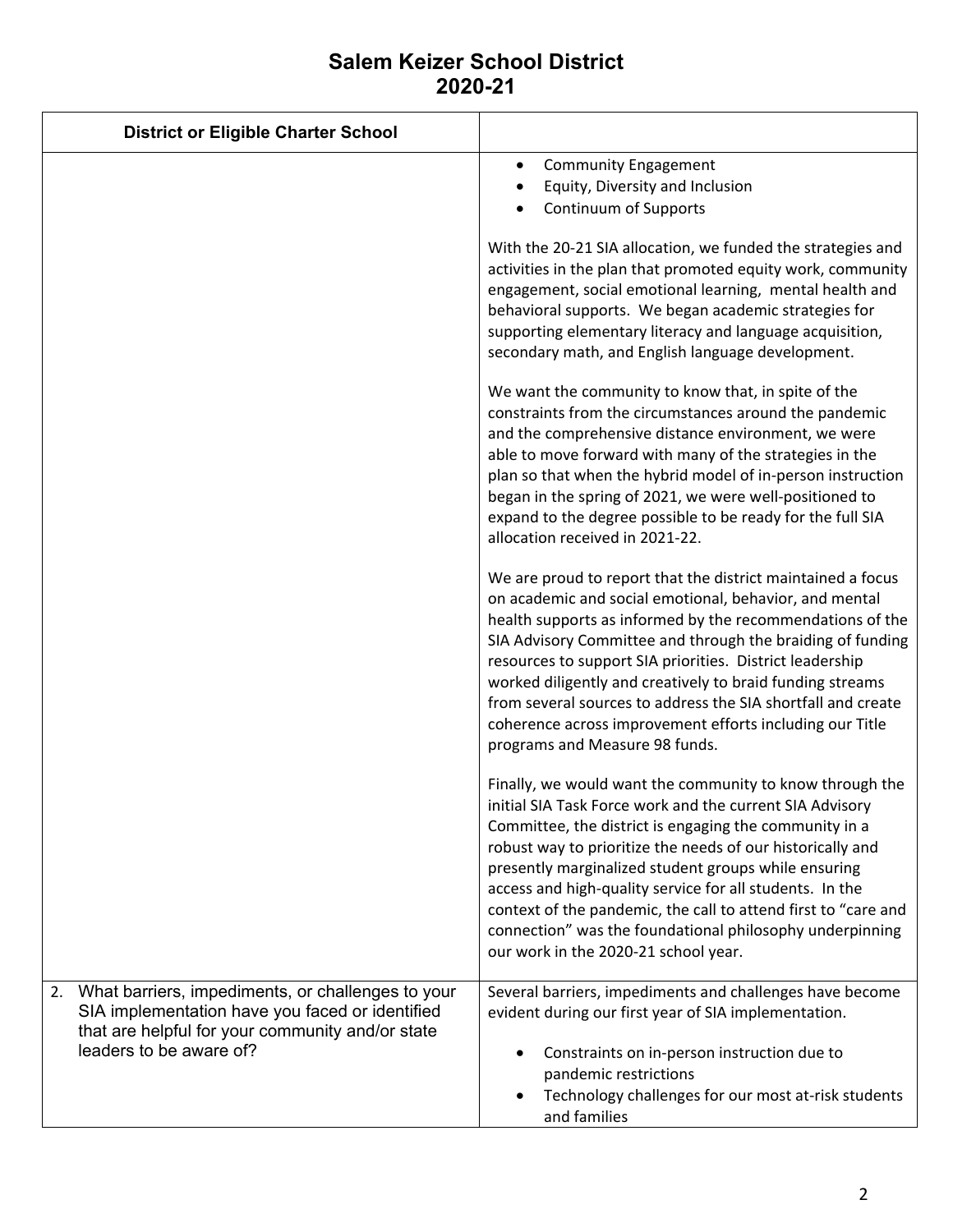| <b>District or Eligible Charter School</b> |                                                                                                                                                                                                                                                                                                                                                                                                                                                                                                                                                                                                                                                                                                                                                                                                                                              |
|--------------------------------------------|----------------------------------------------------------------------------------------------------------------------------------------------------------------------------------------------------------------------------------------------------------------------------------------------------------------------------------------------------------------------------------------------------------------------------------------------------------------------------------------------------------------------------------------------------------------------------------------------------------------------------------------------------------------------------------------------------------------------------------------------------------------------------------------------------------------------------------------------|
|                                            | Reduced funding in Year 1 created a great deal of<br>$\bullet$<br>work to adjust the plan from the significant effort of<br>the previous year in designing the plan<br>Challenges in hiring new staff who are<br>representative of our diverse student population<br>Challenges in hiring adequate numbers of staff for<br>$\bullet$<br>the positions available due to staffing shortages<br>statewide<br>Significant district support required for Charter<br>schools, both district and state-sponsored<br>Reporting structure challenging to navigate<br>Overlapping reporting requirements and timelines<br>Negative impact of pandemic constraints that<br>affected our ability to provide in-person instruction<br>and to implement the levels of professional<br>development for which we planned<br>Bussing and bus driver shortages |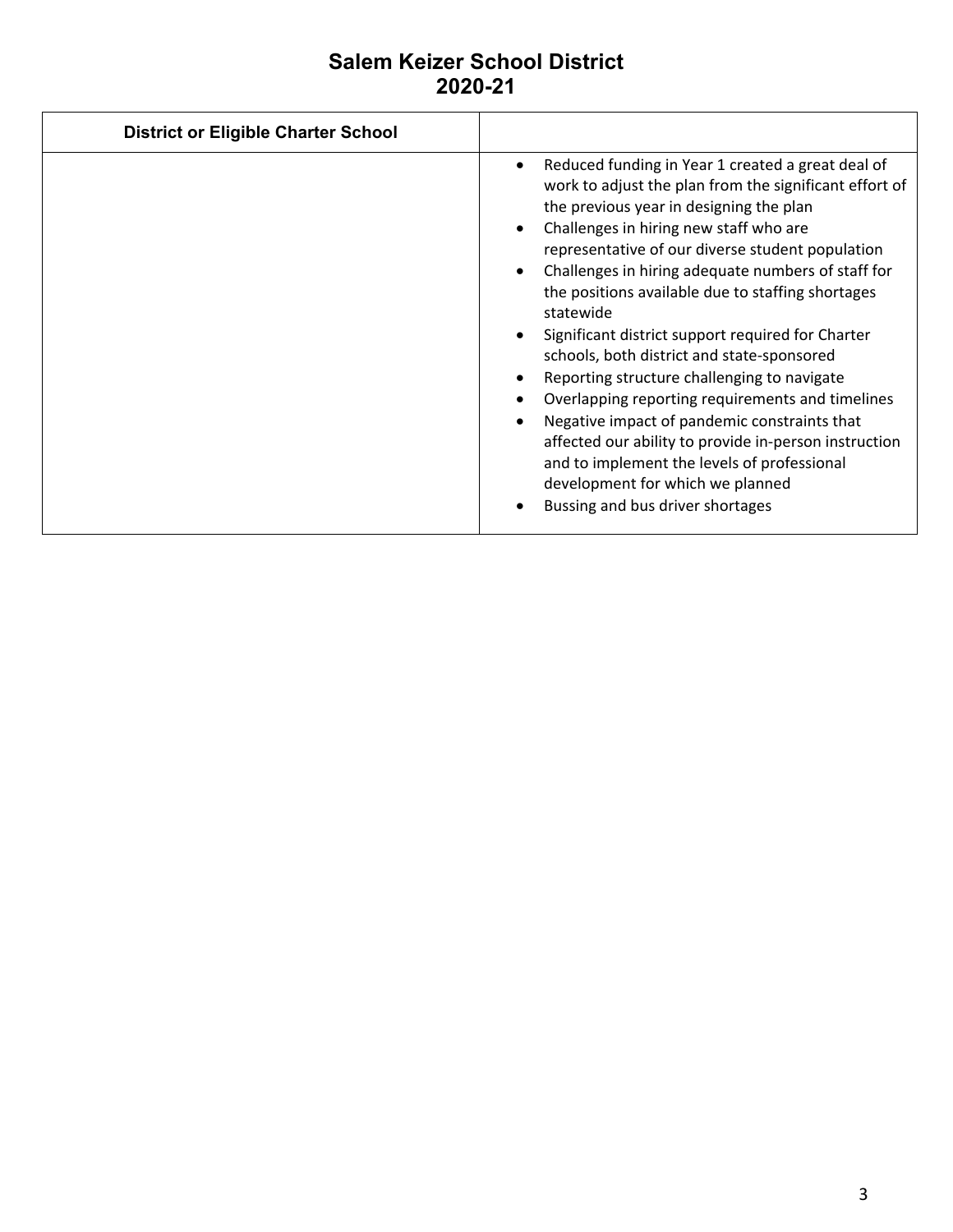|    | <b>Annual Report Questions</b>                                                                                                                                                                                        |                                                                                                                                                                                                                                                                                                                                                                                                                                                                                                                                                                                                                                                                 |  |  |  |  |  |
|----|-----------------------------------------------------------------------------------------------------------------------------------------------------------------------------------------------------------------------|-----------------------------------------------------------------------------------------------------------------------------------------------------------------------------------------------------------------------------------------------------------------------------------------------------------------------------------------------------------------------------------------------------------------------------------------------------------------------------------------------------------------------------------------------------------------------------------------------------------------------------------------------------------------|--|--|--|--|--|
| 3. | SIA implementation includes ongoing engagement<br>with focal students, the families of focal students,<br>and educators. What successes and challenges, if<br>any, have you experienced in maintaining<br>engagement? | From the initial engagement with the community at-large<br>through community-based listening sessions and the<br>formation of the representative SIA Task Force in 2019 to<br>the current representative SIA Advisory Committee, the<br>district has expanded community engagement efforts well<br>beyond the SIA work.                                                                                                                                                                                                                                                                                                                                         |  |  |  |  |  |
|    |                                                                                                                                                                                                                       | Numerous community engagement information and<br>listening sessions have occurred on topics from safety in<br>schools, the presence of school resource officers, the needs<br>of families during comprehensive distance learning and<br>hybrid learning models, and community-based outreach<br>efforts implemented with the specific needs of the<br>communities in mind.                                                                                                                                                                                                                                                                                      |  |  |  |  |  |
|    |                                                                                                                                                                                                                       | The Superintendent directly communicated with the staff<br>and the community on a regular basis through live events<br>frequently over the course of 20-21.                                                                                                                                                                                                                                                                                                                                                                                                                                                                                                     |  |  |  |  |  |
|    |                                                                                                                                                                                                                       | Panorama Surveys with follow-up calls to families who may<br>not have participated in the surveys have been utilized to<br>get vital information from students and families on their<br>ongoing needs. Not only were these efforts for the<br>purpose of understanding immediate needs of students and<br>families for technology, food, or other resources and<br>supports but, also, in the context of providing information<br>for continuously improving climate and culture in our<br>schools and across our district.                                                                                                                                     |  |  |  |  |  |
|    |                                                                                                                                                                                                                       | Our efforts have crystallized into including a key<br>performance indicator in our district strategic plan based on<br>improving "sense of belonging" as measured by the<br>research-based Panorama Surveys. This measure supports<br>improving equitable access for all students for academic<br>success and social emotional well-being.                                                                                                                                                                                                                                                                                                                      |  |  |  |  |  |
|    |                                                                                                                                                                                                                       | Prioritizing community engagement with ample<br>opportunities for community input was a critical need given<br>the circumstances of the pandemic especially in regard to<br>our focal student groups and their families. The SIA<br>requirements for ongoing community engagement<br>enhanced our work in this area and the initial engagement<br>work gave us a framework for further community<br>engagement events for other purposes. In the most<br>challenging of times given pandemic, fires, and ice storms,<br>engagement of the community during 2019 for SIA<br>development paved the way for further engagement in the<br>face of these challenges. |  |  |  |  |  |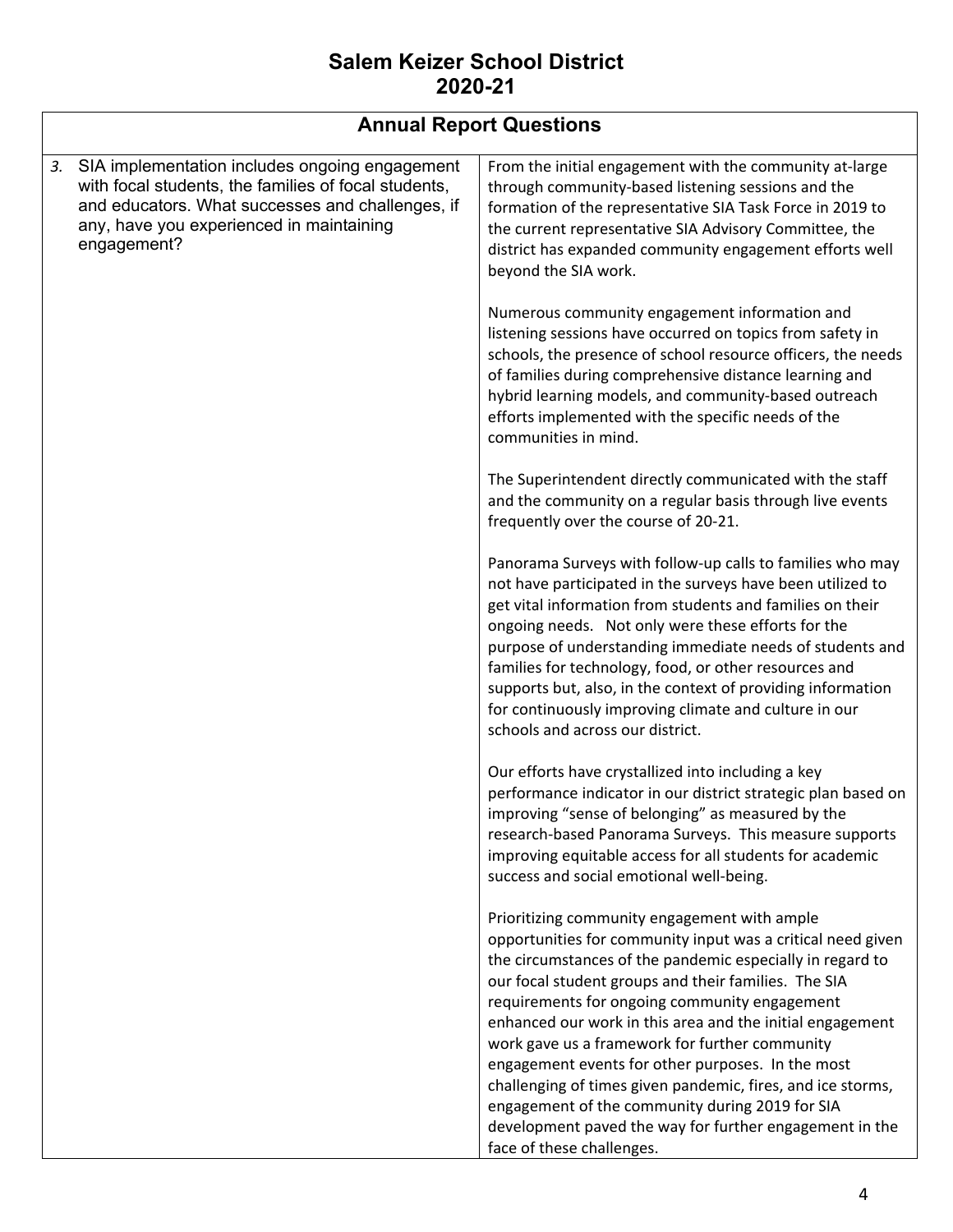| <b>Annual Report Questions</b>                                                                                                                                                                                                                                                                                                                                                                                                                             |                                                                                                                                                                                                                                                                                                                                                                                                                                                                                                                                                                                                                            |  |  |  |  |  |
|------------------------------------------------------------------------------------------------------------------------------------------------------------------------------------------------------------------------------------------------------------------------------------------------------------------------------------------------------------------------------------------------------------------------------------------------------------|----------------------------------------------------------------------------------------------------------------------------------------------------------------------------------------------------------------------------------------------------------------------------------------------------------------------------------------------------------------------------------------------------------------------------------------------------------------------------------------------------------------------------------------------------------------------------------------------------------------------------|--|--|--|--|--|
| Please share your professional assessment of what<br>4.<br>guided your choices and prioritization efforts in the<br>first year of SIA implementation? What stands out?<br>Anything important or surprising to report back or<br>reflect on? How were key decisions on scaled down<br>implementation made? What impacts, if any, are<br>helpful to name in how you navigated through the<br>last year, specifically as it relates to SIA<br>implementation? | When we first convened the newly formed SIA Advisory<br>Committee in August 2020, we engaged in prioritizing<br>activities in which the committee members shared their<br>perspectives on those activities that were most important<br>to move forward given the reduced funding for SIA 20-21.<br>Through a process, the committee recommended<br>prioritizing the following in descending order of priority:                                                                                                                                                                                                             |  |  |  |  |  |
|                                                                                                                                                                                                                                                                                                                                                                                                                                                            | <b>Increased Social Emotional Supports</b><br>Diversifying Staff<br><b>Community Connections</b><br>٠<br><b>Parent Training</b><br>٠<br>Closing Opportunity Gaps due to COVID<br>Re-imagining School Discipline<br>Translation and Interpretation Staff embedded in<br>schools<br><b>Expanding Dual Language</b>                                                                                                                                                                                                                                                                                                           |  |  |  |  |  |
|                                                                                                                                                                                                                                                                                                                                                                                                                                                            | It was validating to note that the main concern of the<br>committee matched the guidance from Oregon Department<br>of Education and our district leadership. This primary<br>concern in the early months of 20-21 was the social<br>emotional well-being of students and families and concern<br>about the learning loss and vulnerability of our students and<br>families most at-risk.                                                                                                                                                                                                                                   |  |  |  |  |  |
|                                                                                                                                                                                                                                                                                                                                                                                                                                                            | Our initial SIA implementation activities involved hiring<br>community engagement positions such as our Cultural<br>Resource Specialist, Community School Outreach<br>Coordinators, LGBTQ+ Liaison and Community Engagement<br>Specialist. We prioritized the hiring of bilingual LatinX social<br>workers and counselors to help meet the needs of families<br>impacted by the pandemic. The employees in these<br>positions directly supported students and families for access<br>during Comprehensive Distance Learning, and, later, during<br>hybrid learning in the Spring of 2020.                                  |  |  |  |  |  |
|                                                                                                                                                                                                                                                                                                                                                                                                                                                            | It was somewhat surprising that the biggest concern of the<br>committee then turned to recruiting, hiring, and retention<br>of staff that represent our focal groups - they were deeply<br>concerned that we had not made adequate progress in this<br>area and had probing questions and insightful<br>considerations to share with district leadership. They<br>recognized and articulated to the district the importance of<br>representation of students by staff to permanently shift the<br>culture district wide for the benefit of all students and, in<br>particular, our students of color. The committee shared |  |  |  |  |  |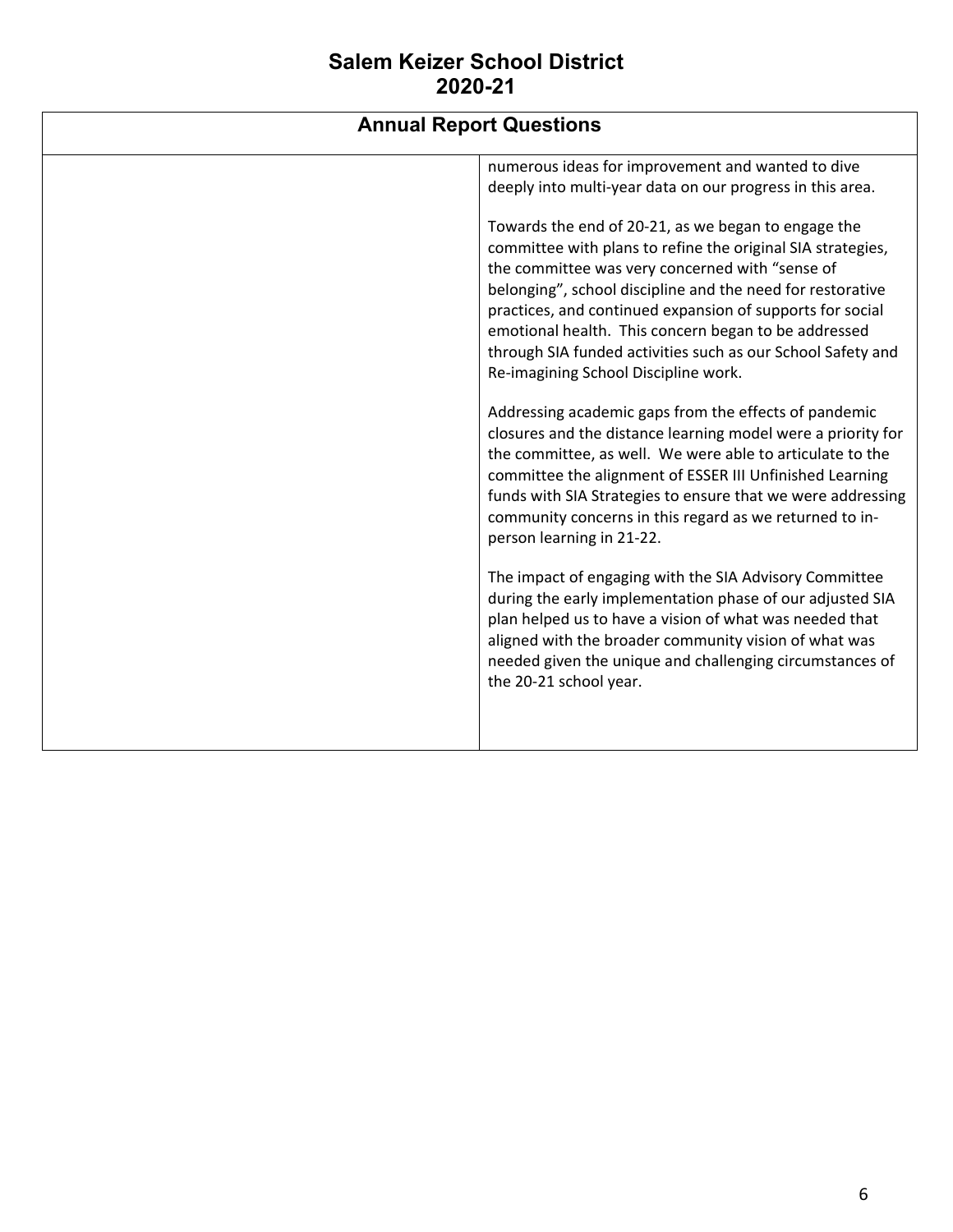5. *(Optional)* SIA Progress Markers offer a way to identify early impacts from the investments and strategies SIA grantees are pursuing. While not required, please consider charting your assessment of the significance of the kinds of changes you think happened for these progress markers during the last year as a result or through some contribution of SIA funding or planning processes.

| <b>Significance of Progress Marker Changes</b>                                                                                                                                                               | <b>No</b><br>Change | Low | <b>Medium</b> | High | <b>Very</b><br>High |
|--------------------------------------------------------------------------------------------------------------------------------------------------------------------------------------------------------------|---------------------|-----|---------------|------|---------------------|
| <b>Expect to See</b>                                                                                                                                                                                         |                     |     |               |      |                     |
| Every school recognizes and honors the strengths<br>that educators, students and their families bring to<br>the educational experience through active and<br>consistent community engagement.                |                     |     |               | X    |                     |
| An equity lens is in place, adopted, and woven<br>through all policies, procedures and practices.                                                                                                            |                     |     | X             |      |                     |
| Data teams are forming, and they frequently review<br>data that inform a school's decision-making<br>processes, including barriers to engagement and<br>attendance.                                          |                     |     |               | X    |                     |
| Schools and districts have an inventory of literacy<br>assessments, tools, and curriculum being used.                                                                                                        |                     |     |               |      | X                   |
| Increased communication exists between educators<br>and families about student growth, literacy<br>trajectory, areas for improvement, and<br>individualized supports are provided.                           |                     |     | X             |      |                     |
| Schools and districts co-develop and communicate<br>a shared understanding (among educators,<br>students, families and community members) of<br>what it means to be on track by the end of the 9th<br>Grade. |                     |     | X             |      |                     |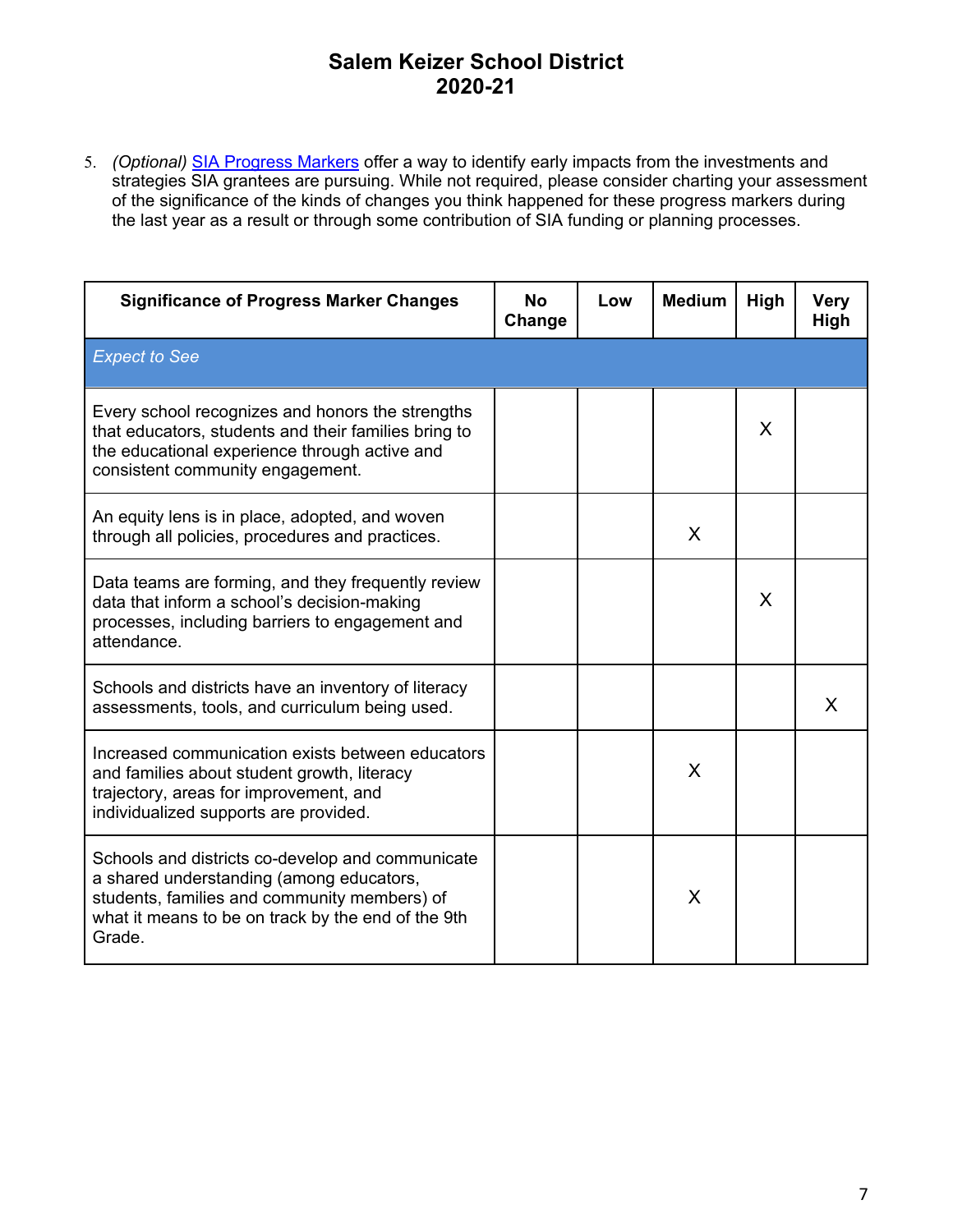| <b>Significance of Progress Marker Changes</b>                                                                                                                                                                                                    | <b>No</b><br>Change | Low | <b>Medium</b> | High | <b>Very</b><br>High |
|---------------------------------------------------------------------------------------------------------------------------------------------------------------------------------------------------------------------------------------------------|---------------------|-----|---------------|------|---------------------|
| <b>Like to See</b>                                                                                                                                                                                                                                |                     |     |               |      |                     |
| Every school has effective foundational learning<br>practices in place including safe, welcoming<br>classroom environments, social-emotional learning,<br>trauma-informed practices, behavioral supports,<br>and culturally sustaining practices. |                     |     | X             |      |                     |
| Educators use student-centered approaches to<br>foster student voice, reinforce student engagement<br>and motivation, and increase academic<br>achievement.                                                                                       |                     |     | X             |      |                     |
| Dedicated time for professional learning and<br>evaluation tools are in place to see if<br>policies/procedures are adequately meeting the<br>needs of students.                                                                                   |                     | X   |               |      |                     |
| Comprehensive literacy strategies, including<br>professional development plans for educators, are<br>documented and communicated to staff, students<br>(developmentally appropriate), and families.                                               |                     | X   |               |      |                     |
| An audit of 9th grade course scheduling is<br>conducted, accounting for student core and support<br>course placement, and disaggregated by student<br>focal groups.                                                                               | X                   |     |               |      |                     |
| Schools strengthen partnerships with active<br>community organizations and partners, including<br>local public health, businesses, faith communities,<br>tribal leaders, and others.                                                              |                     |     | X             |      |                     |